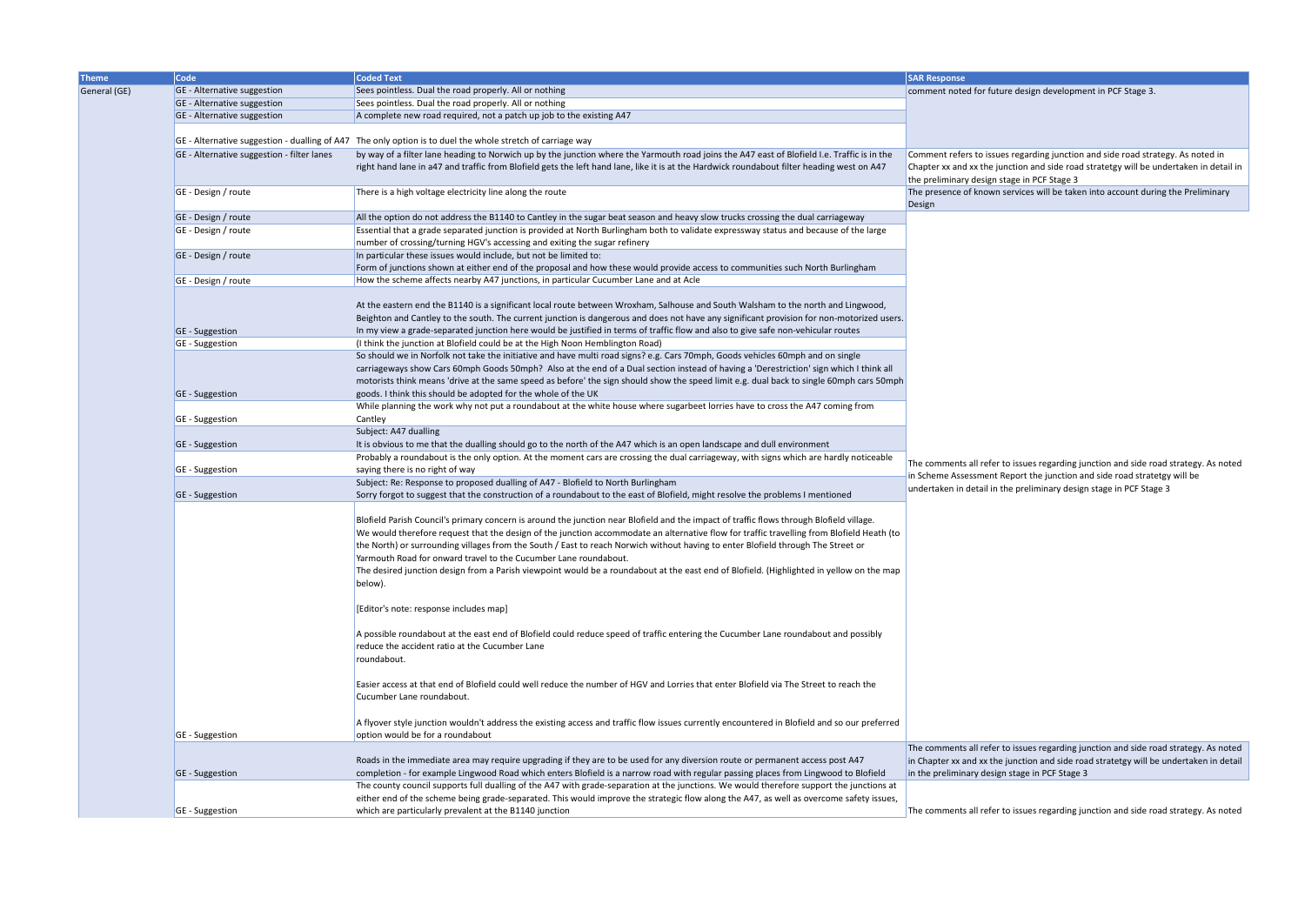|                        | 3/ Junctions should be built in such a way to maintain traffic flow on the A47. This will reduce journey times and reduce fuel emissions                                                                                                                                                  | in Scheme Assessment Report the junction and side road strat                                                                    |
|------------------------|-------------------------------------------------------------------------------------------------------------------------------------------------------------------------------------------------------------------------------------------------------------------------------------------|---------------------------------------------------------------------------------------------------------------------------------|
|                        | due to stop start.                                                                                                                                                                                                                                                                        | undertaken in detail in the preliminary design stage in PCF Sta                                                                 |
|                        | 4/ Any junction at Blofield should be moved to the east. A slip road onto and off the westbound A47 is all that is needed. Access onto and                                                                                                                                                |                                                                                                                                 |
| <b>GE</b> - Suggestion | of the east bound carrage way already exists further down                                                                                                                                                                                                                                 |                                                                                                                                 |
| GE - Suggestion        | 6/ No lighting should be installed with any of this work at the Blofield end in line will local street lighting policies                                                                                                                                                                  | comment noted for future design development in PCF Stage 3                                                                      |
|                        | It is to be hoped the work will include appropriate street lighting and that arrangements will be made for North South traffic to continue                                                                                                                                                | comment noted for future design development in PCF Stage 3                                                                      |
| <b>GE</b> - Suggestion | eg at Lingwood Road                                                                                                                                                                                                                                                                       |                                                                                                                                 |
| GE - Suggestion        | Please consider a roundabout at the east end of Blofield where the new A47 dual would meet the existing dualling                                                                                                                                                                          |                                                                                                                                 |
|                        | Junction of A47 with B1140 - White House junction.                                                                                                                                                                                                                                        |                                                                                                                                 |
|                        | Could you join up B1140 taking it across field away from White House Junction so beet lorries etc do not need to turn right on to Acle                                                                                                                                                    |                                                                                                                                 |
| <b>GE</b> - Suggestion | Road then up to A 47? Incorporate roundabout with B1140 junction and N Burlingham village                                                                                                                                                                                                 |                                                                                                                                 |
|                        | As we live at this junction and wish to see a roundabout here to reduce accidents and improve traffic flow. Also retain free movement on                                                                                                                                                  |                                                                                                                                 |
| GE - Suggestion        | local roads                                                                                                                                                                                                                                                                               |                                                                                                                                 |
| <b>GE</b> - Suggestion | The proposed Blofield Junction should be developed as a full grade separated junction                                                                                                                                                                                                     | The comments all refer to issues regarding junction and side ro                                                                 |
|                        | The White House junction was proposed as grade separated via a bridge. However an elongated roundabout similar to the one at Colney                                                                                                                                                       | in Scheme Assessment Report the junction and side road strat                                                                    |
| GE - Suggestion        | Heath on the A414 could be considered                                                                                                                                                                                                                                                     | undertaken in detail in the preliminary design stage in PCF Sta                                                                 |
| GE - Suggestion        | a large roundabout incorporating the South Walsham Road may be one idea                                                                                                                                                                                                                   |                                                                                                                                 |
| GE - Suggestion        | I would suggest a roundabout is made at the White House junction                                                                                                                                                                                                                          |                                                                                                                                 |
|                        | Key to these proposals are the design of the road junctions and it is hoped that bridges joining local roads to the new dual carriageways                                                                                                                                                 |                                                                                                                                 |
| <b>GE</b> - Suggestion | are constructed at both the easterly and westerly ends of the new duelling section                                                                                                                                                                                                        |                                                                                                                                 |
| GE - Suggestion        | The junction should be repositioned to the East inline with Hemblington Road and High Noon Lane                                                                                                                                                                                           |                                                                                                                                 |
| <b>GE</b> - Suggestion | WE HOPE THAT BRIDGES WILL BE BUILT AT EACH END OF THE NEW DUAL CARRIAGEWAY FOR EASY ACCESS TO A47                                                                                                                                                                                         |                                                                                                                                 |
|                        | I think that consideration should be given to the traffic through the village of Blofield when considering the junction at the Blofield end of                                                                                                                                            | The comments all refer to issues regarding junction and side re                                                                 |
|                        | the Blofield - Burlingham dualling. I think that there is a real need for a roundabout at the junction with the Old Yarmouth road and                                                                                                                                                     | in Chapter xx and xx the junction and side road stratetgy will b                                                                |
|                        | Hemblington Road Junction. This would remove a lot of through traffic from The Street in Blofield. Already a lot of traffic on the A47                                                                                                                                                    | in the preliminary design stage in PCF Stage 3                                                                                  |
|                        | coming from the west turns right into Hemblington Road to access Strumpshaw and Lingwood. If the central barrier were to be closed                                                                                                                                                        |                                                                                                                                 |
|                        | then this traffic would go through the village which is already bottlenecked at many times of the day                                                                                                                                                                                     |                                                                                                                                 |
| <b>GE</b> - Suggestion | If a roundabout was to be installed I would suggest that traffic coming from South Walsham Road to turn right to go in the Norwich                                                                                                                                                        |                                                                                                                                 |
|                        | direction are made to turn left down to the roundabout to go right towards Norwich                                                                                                                                                                                                        |                                                                                                                                 |
| <b>GE</b> - Suggestion | I think there needs to be some real thought into making these safer with possibly roundabouts                                                                                                                                                                                             | The comments all refer to issues regarding junction and side ro                                                                 |
| GE - Suggestion        | I would like you to seriously consider putting a roundabout on the Acle Road, B1140 junction (by the white house) as this is a lethal                                                                                                                                                     | in Scheme Assessment Report the junction and side road strat                                                                    |
| <b>GE</b> - Suggestion | junction, particularly when the sugar beet lorries are operating. The sooner something can be done the better to prevent loss of life                                                                                                                                                     | undertaken in detail in the preliminary design stage in PCF Sta                                                                 |
|                        |                                                                                                                                                                                                                                                                                           |                                                                                                                                 |
|                        | Plus the road out from Lingwood to Blofield, Lingwood Road, will need to be upgraded as at present it is a single track road with passing                                                                                                                                                 | The comments all refer to issues regarding junction and side ro<br>in Scheme Assessment Report the junction and side road strat |
|                        | places. This will be the main road for traffic from Lingwood going towards Norwich                                                                                                                                                                                                        |                                                                                                                                 |
| GE - Suggestion        |                                                                                                                                                                                                                                                                                           | undertaken in detail in the preliminary design stage in PCF Sta                                                                 |
|                        | It is the perfect opportunity to add a roundabout at the White House junction to Lingwood and Cantley, which is another dangerous multi<br>directional crossing point. It would enable cars and lorries to access the road more safely especially as the traffic will be moving faster if |                                                                                                                                 |
|                        | dualled. It would also give an opportunity for anyone wanting to leave Burlingham toward Norwich, to drive to the roundabout and turn.                                                                                                                                                    |                                                                                                                                 |
|                        |                                                                                                                                                                                                                                                                                           |                                                                                                                                 |
| <b>GE</b> - Suggestion | Please, please give us a roundabout at The White House                                                                                                                                                                                                                                    |                                                                                                                                 |
| GE - Suggestion        | Which ever route is established signage to the church and the woods would need to be clear                                                                                                                                                                                                | The comments all refer to issues regarding junction and side re                                                                 |
| <b>GE</b> - Suggestion | As well as having junctions that are easy and safe to navigate                                                                                                                                                                                                                            | in Scheme Assessment Report the junction and side road strat                                                                    |
|                        | In my view a grade-separated junction is the best option in terms of E/W journey times, access from the A47 to the B1140 and vice versa,                                                                                                                                                  | undertaken in detail in the preliminary design stage in PCF Sta                                                                 |
| GE - Suggestion        | and non-motorized routes N/S                                                                                                                                                                                                                                                              |                                                                                                                                 |
|                        | a road link between the eastern end of North Burlingham and the B1140 would improve access to and from the communities of                                                                                                                                                                 |                                                                                                                                 |
|                        | Burlingham Green and North Burlingham and give a single point of access/egress to the main carriageway. It would link residents of South                                                                                                                                                  |                                                                                                                                 |
| <b>GE</b> - Suggestion | Walsham road to North Burlingham                                                                                                                                                                                                                                                          |                                                                                                                                 |
|                        | It would be good to have access to the rest of the community and to Lingwood and it would be great if the junction with the A47 was                                                                                                                                                       |                                                                                                                                 |
|                        | made safe with proper access from the side roads and proper provision for turning and accessing side roads.                                                                                                                                                                               |                                                                                                                                 |
| GE - Suggestion        | The saving in responding to accidents would be considerable, both financially and in human cost                                                                                                                                                                                           |                                                                                                                                 |
|                        | I understand that designs for the junctions have not yet been agreed. The east junction will be more complex to accommodate higher                                                                                                                                                        | The comments all refer to issues regarding junction and side re                                                                 |
|                        | volumes of traffic crossing the A47 and I hope will enable joining and leaving traffic from and to North Burlingham. The west junction will                                                                                                                                               | in Scheme Assessment Report the junction and side road strat                                                                    |
| <b>GE</b> - Suggestion | hopefully include a bridge or underpass to allow vehicular traffic to enter Blofield                                                                                                                                                                                                      | undertaken in detail in the preliminary design stage in PCF Sta                                                                 |
|                        | Hgv access should be prevented through our villages like Lingwood.                                                                                                                                                                                                                        |                                                                                                                                 |
|                        | With the right access, a bus stop could be placed on the A47 for Lingwood!                                                                                                                                                                                                                |                                                                                                                                 |
| GE - Suggestion        | Access from Lingwood road to dell corner lane would be advantageous                                                                                                                                                                                                                       |                                                                                                                                 |
|                        | Essential that a grade separated junction is provided at North Burlingham both to validate expressway status and because of the large                                                                                                                                                     |                                                                                                                                 |
| <b>GE</b> - Suggestion | number of crossing/turning HGV's accessing and exiting the sugar refinery                                                                                                                                                                                                                 |                                                                                                                                 |
|                        | It absolutely essential that the junctions at the White House (to Cantley) and Blofield are remodeled as part of this construction. The                                                                                                                                                   |                                                                                                                                 |
|                        | white house junction is a major accident waiting to happen with the proposed increase to the number of HGV vehicles using the routes a                                                                                                                                                    |                                                                                                                                 |
| GE - Suggestion        | roundabout or better still a flyover is essential                                                                                                                                                                                                                                         |                                                                                                                                 |
| GE - Suggestion        | A roundabout at the Blofield junction would provide such a buffer                                                                                                                                                                                                                         |                                                                                                                                 |
| GE - Suggestion        | Traffic lights are urgently needed but no doubt they would not fit well with the concept of a high-speed through route                                                                                                                                                                    |                                                                                                                                 |
| GE - Suggestion        | This junction has to have a roundabout installed!                                                                                                                                                                                                                                         |                                                                                                                                 |

| reduce fuel emissions<br>needed. Access onto and                                                    | in Scheme Assessment Report the junction and side road stratetgy will be<br>undertaken in detail in the preliminary design stage in PCF Stage 3                                                                                         |  |
|-----------------------------------------------------------------------------------------------------|-----------------------------------------------------------------------------------------------------------------------------------------------------------------------------------------------------------------------------------------|--|
|                                                                                                     |                                                                                                                                                                                                                                         |  |
| South traffic to continue                                                                           | comment noted for future design development in PCF Stage 3.<br>comment noted for future design development in PCF Stage 3.                                                                                                              |  |
| ng                                                                                                  |                                                                                                                                                                                                                                         |  |
| turn right on to Acle                                                                               |                                                                                                                                                                                                                                         |  |
| retain free movement on                                                                             |                                                                                                                                                                                                                                         |  |
| illar to the one at Colney                                                                          | The comments all refer to issues regarding junction and side road strategy. As noted<br>in Scheme Assessment Report the junction and side road stratetgy will be<br>undertaken in detail in the preliminary design stage in PCF Stage 3 |  |
| new dual carriageways                                                                               |                                                                                                                                                                                                                                         |  |
| 47                                                                                                  |                                                                                                                                                                                                                                         |  |
| tion at the Blofield end of<br>Yarmouth road and<br>of traffic on the A47<br>rier were to be closed | The comments all refer to issues regarding junction and side road strategy. As noted<br>in Chapter xx and xx the junction and side road stratetgy will be undertaken in detail<br>in the preliminary design stage in PCF Stage 3        |  |
| o go in the Norwich                                                                                 |                                                                                                                                                                                                                                         |  |
|                                                                                                     | The comments all refer to issues regarding junction and side road strategy. As noted                                                                                                                                                    |  |
| e) as this is a lethal<br>p prevent loss of life                                                    | in Scheme Assessment Report the junction and side road stratetgy will be<br>undertaken in detail in the preliminary design stage in PCF Stage 3                                                                                         |  |
| track road with passing                                                                             | The comments all refer to issues regarding junction and side road strategy. As noted<br>in Scheme Assessment Report the junction and side road stratetgy will be<br>undertaken in detail in the preliminary design stage in PCF Stage 3 |  |
| s another dangerous multi<br>c will be moving faster if<br>the roundabout and turn.                 |                                                                                                                                                                                                                                         |  |
|                                                                                                     | The comments all refer to issues regarding junction and side road strategy. As noted                                                                                                                                                    |  |
| the B1140 and vice versa,                                                                           | in Scheme Assessment Report the junction and side road stratetgy will be<br>undertaken in detail in the preliminary design stage in PCF Stage 3                                                                                         |  |
| communities of<br>uld link residents of South                                                       |                                                                                                                                                                                                                                         |  |
| ion with the A47 was                                                                                |                                                                                                                                                                                                                                         |  |
| accommodate higher<br>m. The west junction will                                                     | The comments all refer to issues regarding junction and side road strategy. As noted<br>in Scheme Assessment Report the junction and side road stratetgy will be<br>undertaken in detail in the preliminary design stage in PCF Stage 3 |  |
|                                                                                                     |                                                                                                                                                                                                                                         |  |
| d because of the large                                                                              |                                                                                                                                                                                                                                         |  |
| nis construction. The<br>chicles using the routes a                                                 |                                                                                                                                                                                                                                         |  |
| route                                                                                               |                                                                                                                                                                                                                                         |  |
|                                                                                                     |                                                                                                                                                                                                                                         |  |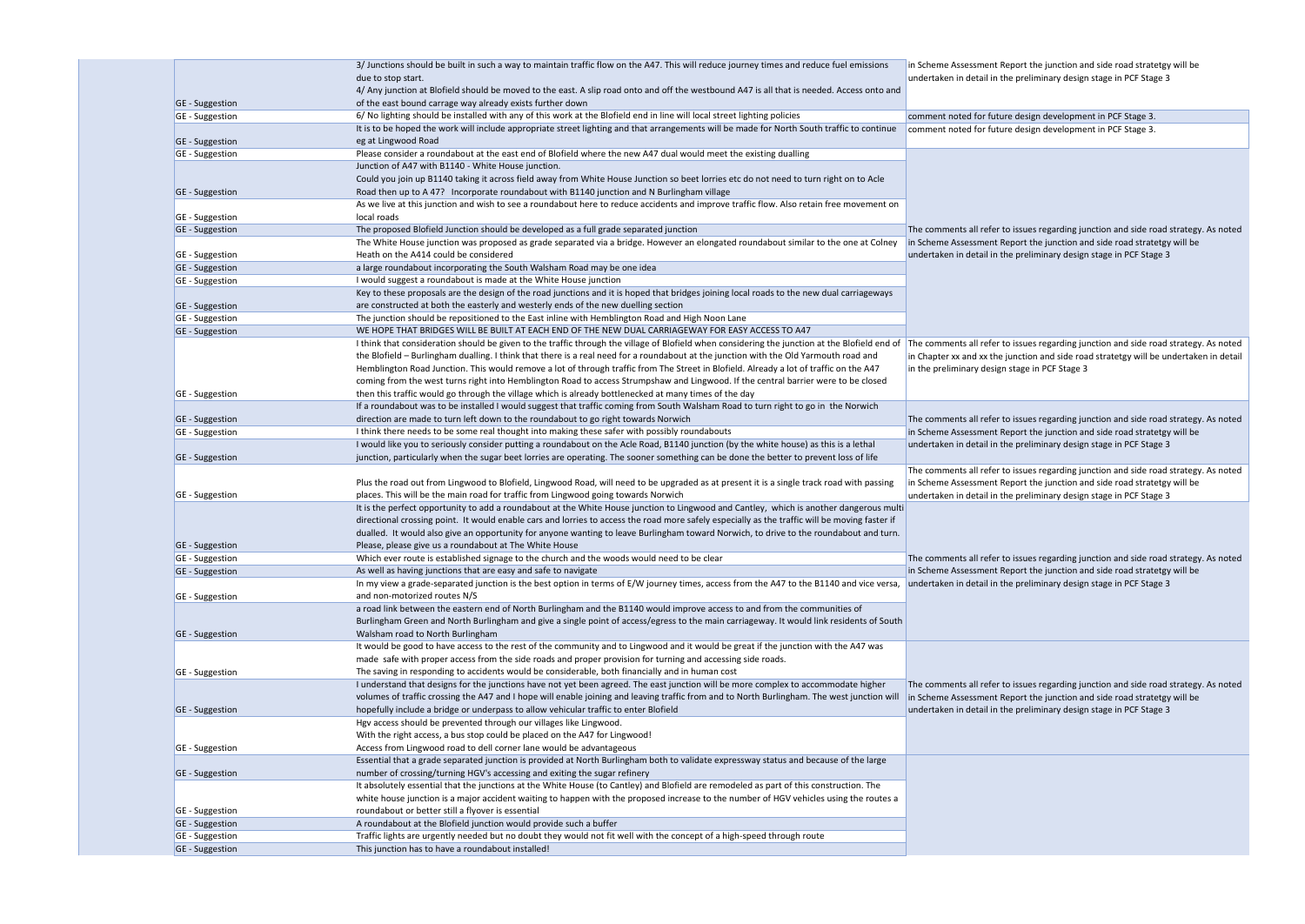|               |                        | The proposed junction at the east end of Blofield Village will be of great importance.                                                                               |                                                                                      |
|---------------|------------------------|----------------------------------------------------------------------------------------------------------------------------------------------------------------------|--------------------------------------------------------------------------------------|
|               |                        | The existing exit onto the A47 at that point is regarded by Blofield residents as highly dangerous and unsafe and rarely used to access the                          |                                                                                      |
|               |                        | A47.                                                                                                                                                                 |                                                                                      |
|               |                        |                                                                                                                                                                      |                                                                                      |
|               |                        | A roundabout would be preferable but care must be taken not to increase the traffic flow through the village of Blofield (which is already                           |                                                                                      |
|               |                        | gridlocked at peak times). Whatever is constructed must take into account traffic coming from Blofield Heath the North Eastern Norwich                               |                                                                                      |
|               | GE - Suggestion        | suburbs that wishes to enter/exit the A47 at Blofield                                                                                                                |                                                                                      |
|               | GE - Suggestion        | 2) We would not want a roundabout at the Blofield Junction because of above                                                                                          |                                                                                      |
|               |                        | 3) The ability to turn right on to dual carriageway should be blocked off and possibly an underpass joining Waterlow Rd with High Noon                               |                                                                                      |
|               | GE - Suggestion        | Lane seems an obvious solution including access to the legacy road                                                                                                   |                                                                                      |
|               |                        | Preferred choice is for a roundabout at Burlingham to try to pick up access to the various roads at that end and an underpass at Blofield                            |                                                                                      |
|               |                        | and not a roundabout.                                                                                                                                                |                                                                                      |
|               |                        | An underpass to a legacy road provides the local community with best access to the countryside.                                                                      |                                                                                      |
|               | GE - Suggestion        | Turning right onto the A47 should be closed                                                                                                                          |                                                                                      |
|               | GE - Suggestion        | Maybe moving the proposed junction slightly further east would be possible                                                                                           |                                                                                      |
|               |                        | 1. No flyovers at Blofield end. Too much ongoing noise and cost and disruption                                                                                       |                                                                                      |
|               |                        | 2. Blofield has 2 westbound and 3 eastbound accesses to A47. The one at the Yarmouth Rd could be shut if there was a good junction at                                |                                                                                      |
|               | GE - Suggestion        | the Lingwood/North Burlingham end or it could be a westbound slip road only                                                                                          |                                                                                      |
|               |                        | And a final suggestion: move the proposed junction slightly further east to incorporate Hemblington Road and High Noon Lane so that                                  |                                                                                      |
|               | <b>GE</b> - Suggestion | these two roads, as well as Yarmouth Road, could all be accessed from it                                                                                             | The comments all refer to issues regarding junction and side road strategy. As noted |
|               | GE - Suggestion        | Avoid developing 'rat runs' on access roads                                                                                                                          | in Scheme Assessment Report the junction and side road stratetgy will be             |
|               |                        | A roundabout or grade separation junction would be ideal allowing traffic travelling east from Norwich a right turn to Blofield (east end)                           | undertaken in detail in the preliminary design stage in PCF Stage 3                  |
|               |                        | and Lingwood (via Hemblington Rd, Lingwood Rd).                                                                                                                      |                                                                                      |
|               |                        | Similarly traffic from the camping/farm shop in Yarmouth Rd could turn right onto the A47 safely rather than come through the street,                                |                                                                                      |
|               | GE - Suggestion        | Blofield which is already very congested                                                                                                                             |                                                                                      |
|               | GE - Suggestion        | 3. Consider a re-alignment of roads at the eastern end of the A47 upgrade                                                                                            |                                                                                      |
|               |                        | I think it is very important that when the proposed junction are considered that the B1140 is still limited via a roundabout or a fly over                           |                                                                                      |
|               | GE - Suggestion        | and also make it possible for the local residents to join the dual carriageway east of west bound                                                                    |                                                                                      |
|               |                        | My main concern is that Lingwood Road NR13 4ST is closed so that we do not get even more fast traffic going past our house and farm                                  |                                                                                      |
|               | GE - Suggestion        | entrance                                                                                                                                                             |                                                                                      |
|               |                        | This is the main route for sugar beet lorries and when going to the factory they have to cross two lanes of speeding traffic. Could I suggest                        |                                                                                      |
|               | GE - Suggestion        | a roundabout                                                                                                                                                         |                                                                                      |
|               |                        | The whole scheem, at either end, gives an ideal opertunity to put the North Burlingham junctions - an amalgamation of 3 turns with a                                 |                                                                                      |
|               |                        | large 'oval' - (round about oval about) - making it safe, so we see no more 'deaghs' at this area                                                                    |                                                                                      |
|               |                        | Blofield end - easy access to Yarmouth at the moment - no lines                                                                                                      |                                                                                      |
|               | GE - Suggestion        | No space in centre of the dual                                                                                                                                       |                                                                                      |
|               |                        | (1) Access to and from Blofield at the proposed junction of the new dual carriageway with the existing one must be improved - in the light                           |                                                                                      |
|               |                        | of the substantial housing developments currently in progress in Blofield and the consequent increase in traffic in the village. I believe                           |                                                                                      |
|               | GE - Suggestion        | over 400 new houses are being built. A roundabout might be the best solution                                                                                         |                                                                                      |
|               |                        | This needs to be made safe with perhaps the Acle Road from Lingwood / B1140 junction to the south of the A47 being rerouted to be<br>opposite the B1140 to the north |                                                                                      |
|               | GE - Suggestion        | If the Lingwood Rd junction blocked then it is imperative the back road to Blofield - providing access to the A47 that way - is widened to                           |                                                                                      |
|               |                        | take a line in the middle                                                                                                                                            |                                                                                      |
|               | GE - Suggestion        | I suggest a large island.                                                                                                                                            |                                                                                      |
|               | GE - Suggestion        | North Burlingham must be catered for                                                                                                                                 |                                                                                      |
|               |                        |                                                                                                                                                                      |                                                                                      |
|               |                        | My preference would be to construct good junctions, removing the White House junction terrible to cross with large vehicles, tractors                                |                                                                                      |
|               |                        | Also the provision of a no through road at the junction of Church Road/Lingwood Road, residential business only                                                      |                                                                                      |
|               | GE - Suggestion        | No access to A47 North Burlingham and hamlet of Burlingham, from Lingwood                                                                                            |                                                                                      |
| General (GEN) | GE - Suggestion        | Prefer White Hs junction sorted first with flow controlled t/lights                                                                                                  |                                                                                      |
|               | GE - Suggestion        | Should have speed restrictions (50) even if dual                                                                                                                     | comment noted for future design development in PCF Stage 3.                          |
|               | GE - Suggestion        | On all schemes we would be looking for as many crossings as currently exist but of a high, safe quality                                                              | comment noted for future design development in PCF Stage 3.                          |
|               | GE - Suggestion        | I use the White House Junction most days. It is a very dangerous junction if a large roundabout was installed it would cure the problem by                           |                                                                                      |
|               |                        | slowing the traffic down and allowing the lorrys etc easier and safer access to the Cantley route                                                                    | The comments all refer to issues regarding junction and side road strategy. As noted |
|               | GE - Suggestion        | We urgently need a roundabout or flyover as heavy traffic travels north to south to the Sugar Beet factory and corn storage facility at                              | in Scheme Assessment Report the junction and side road stratetgy will be             |
|               |                        | Cantley                                                                                                                                                              | undertaken in detail in the preliminary design stage in PCF Stage 3                  |
|               | GE - Suggestion        | New proposed junctions need to be roundabouts capable of dealing with future volumes of traffic rather than current levels                                           |                                                                                      |
|               |                        | A slip road from Cucumber Lane onto the A47 west would help access onto A47 from Brundall                                                                            |                                                                                      |
|               | - Suggestion           |                                                                                                                                                                      | This junction falls outside of the scope of the Blofield to North Burlingham scheme  |
|               | GE - Suggestion        | 4. Alternatives to increased traffic are not encouraged to the same extent e.g. public transport especially rail or a safe separated cycling                         | comment noted for future design development in PCF Stage 3.                          |
|               |                        | network                                                                                                                                                              |                                                                                      |
|               | GE - Suggestion        | Need roundabout at Burlingham                                                                                                                                        |                                                                                      |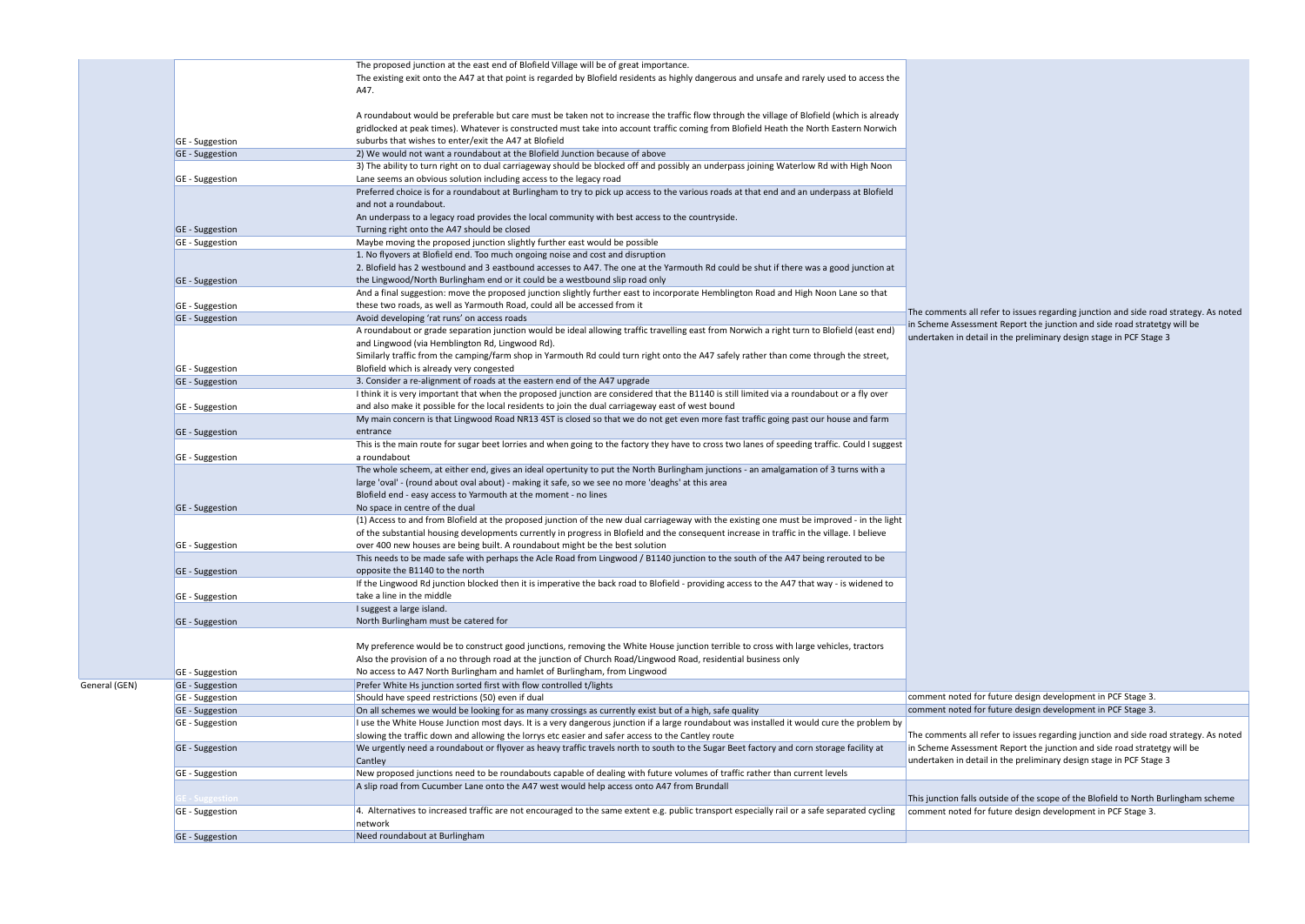|               | GE - Suggestion                            | I suggest aligning the B1140 at Burlingham and installing traffic lights or a roundabout.                                                            |                                                                                                                           |
|---------------|--------------------------------------------|------------------------------------------------------------------------------------------------------------------------------------------------------|---------------------------------------------------------------------------------------------------------------------------|
|               |                                            | Similar at Blofield                                                                                                                                  |                                                                                                                           |
|               | GE - Suggestion                            | A longer section of dualling is needed - and would be part of the new dual road                                                                      |                                                                                                                           |
|               | GE - Suggestion                            | The only true benefit to our community is the completion of a pathway and cycle link to Acle - if it is included in the scheme                       |                                                                                                                           |
|               | GE - Suggestion                            | Roundabouts at either end of the current dual carriageway.                                                                                           |                                                                                                                           |
|               |                                            | Wider and clearer marked junctions at the following roads:                                                                                           | The comments all refer to issues regarding junction and side road strategy. As noted                                      |
|               |                                            | Highnoon Lane, Dell Corner Lane, Lingwood Road, Lingwood Lane and South Walsham Road would reduce accidents and save money                           | in Scheme Assessment Report the junction and side road stratetgy will be                                                  |
|               |                                            |                                                                                                                                                      | undertaken in detail in the preliminary design stage in PCF Stage 3                                                       |
|               | GE - Suggestion                            | This section definitely needs dualling, but whilst doing this, please do something about the White House junction if not I can forsee even           |                                                                                                                           |
|               |                                            | more accidents, preferably a roundabout at S Walsham junction going thro to Coxhill Road, doing away with White House junction. This                 |                                                                                                                           |
|               |                                            | will improve flow                                                                                                                                    |                                                                                                                           |
|               | GE - Suggestion                            | I have in the past had email contact with Davina Galloway regarding the roundabout at Brundall, so it is interesting to note that the                |                                                                                                                           |
|               |                                            |                                                                                                                                                      |                                                                                                                           |
|               |                                            | developments in villages, including Brundall and Blofield, are noted in the proposals. Could I therefore request that consideration is given         |                                                                                                                           |
|               |                                            | to improve the roundabout/junctions at Blofield and Brundall whilst this proposal is at consultation stage                                           |                                                                                                                           |
| Option 1 (O1) | $ O1 - Design / route$                     | If understood correctly would not give dual carriageway for full length                                                                              | Dual Carriageway is the standard we are currently designing to.                                                           |
|               | 01 - Design / route                        | 2. Appreciate technically this is probably a more difficult and disruptive scheme to construct                                                       | Option Selection - Comments will be further considered in PCF Stage 3                                                     |
|               | $ O1 - Design / route$                     | 1. Route is further south of existing house in North Burlingham.                                                                                     |                                                                                                                           |
|               |                                            | 2. Against will be a little bit of a switchback west of Dell Corner                                                                                  | Option Selection - Comments will be further considered in PCF Stage 3                                                     |
|               | $O1 - Design / route$                      | Makes most use of the existing route                                                                                                                 | Option Selection - Comments will be further considered in PCF Stage 3                                                     |
|               | 01 - Design / route                        | Use of existing carriageway - road is highly deteriorated with blind bends and junctions. even dualling it will still have the problems of the       |                                                                                                                           |
|               |                                            | junctions on bends and drivers taking risks to emerge from junctions                                                                                 | Option Selection - Comments will be further considered in PCF Stage 3                                                     |
|               | O1 - Design / route                        | There is no junction shown for Burlingham Green and without a major junction (which would not be financially viable for a low volume of              | We are continuing to develop the junction strategy for the Scheme and will be taking                                      |
|               |                                            |                                                                                                                                                      |                                                                                                                           |
|               |                                            | vehicles) there are likely to be numerous shunts                                                                                                     | these comments into consideration going forward.                                                                          |
|               | O1 - Design / route                        | No apparent access from Dell Corner Lane to Main Rd, North Burlingham. Longer journey from The Green NR13 4SZ to go east towards                     | We are continuing to develop the junction strategy for the Scheme and will be taking                                      |
|               |                                            | Yarmouth                                                                                                                                             | these comments into consideration going forward.                                                                          |
|               | $ O1 - Design / route$                     | Although the route itself would be improved there would be no local relief route in case of accident or roadworks blocking the main road             | We are continuing to develop the junction strategy for the Scheme and will be taking                                      |
|               |                                            |                                                                                                                                                      | these comments into consideration going forward.                                                                          |
|               | 01 - Design / route - existing route       | This route the existing road is not very strait the bends have caused many accidents it is best to put a new road in                                 | Option Selection - Comments will be further considered in PCF Stage 3                                                     |
|               | 01 - Design / route - existing route       | This option uses the existing route but will most likely cause the most disruption during the built as traffic speed will be reduced                 | Buildability of the Scheme is currently being considered as part of the route selection                                   |
|               |                                            |                                                                                                                                                      | criteria.                                                                                                                 |
|               | O1 - Design / route - existing route       | Existing bends in road dangerous                                                                                                                     | Option Selection - Comments will be further considered in PCF Stage 3                                                     |
|               |                                            |                                                                                                                                                      |                                                                                                                           |
|               | O1 - Suggestions                           | If a new dual carriageway is needed (which it is) then a purpose built road to take the full flow of traffic should be built, not an upgrade         | Option Selection comment                                                                                                  |
|               |                                            | Having a footpath and cycle route would be the icing on the cake, particularly if it makes it to Acle                                                |                                                                                                                           |
|               | O1 - Suggestions                           |                                                                                                                                                      | comment noted for future design development in PCF Stage 3                                                                |
|               | O1 - Suggestions                           | Would like to see location of Blofield junction moved to the east                                                                                    |                                                                                                                           |
|               | O1 - Suggestions                           | The proposed junction at Blofield should be moved to the East, where Hemblington Road/High Noon Lane are opposite                                    |                                                                                                                           |
|               |                                            |                                                                                                                                                      |                                                                                                                           |
|               |                                            | However, North Burlingham would require a safe access to the new dualed carriageway, not as the present access which is limited vision               |                                                                                                                           |
|               |                                            | onto the A47 towards Gt Yarmouth. They would also require a new access to travel towards Norwich. The junctions at Blofield and North                |                                                                                                                           |
|               | O1 - Suggestions                           | Burlingham must be improved                                                                                                                          |                                                                                                                           |
|               |                                            | As with all the routes, there would need to be an underpass to maintain and improve the existing link between the village of Burlingham              | The comments all refer to issues regarding junction and side road strategy. As noted                                      |
|               |                                            |                                                                                                                                                      | in Scheme Assessment Report the junction and side road stratetgy will be                                                  |
|               |                                            | Green/North Burlingham and Lingwood for local traffic to access the cycle paths, bridleways, footpaths and for access for workers to the             | undertaken in detail in the preliminary design stage in PCF Stage 3                                                       |
|               | O1 - Suggestions                           | care home and commuters to the train station                                                                                                         |                                                                                                                           |
|               | O1 - Suggestions                           | around about at the the White House junction with B1140 to Cantley                                                                                   |                                                                                                                           |
|               |                                            | Unless an underpass is constructed across the A47 for local traffic, it appears to offer no access in or out of Dell Corner Lane, Lingwood           |                                                                                                                           |
|               | O1 - Suggestions                           | Lane and Lingwood Road to the new A47                                                                                                                |                                                                                                                           |
|               | $ O1 - S$ uggestions                       | I would like to see a large roundabout at the Acle Road junction of the B1140                                                                        |                                                                                                                           |
|               |                                            | I believe by constructing a new road to the South of the existing road would minimise the impact to my business as well as to our daily              | comment noted for future design development in PCF Stage 3.                                                               |
|               | O <sub>1</sub> - Suggestions               | travels                                                                                                                                              |                                                                                                                           |
|               | O1 - Suggestions                           | I would prefer the existing A47 to become part of the local road network to make it safer for local residents no cyclists                            |                                                                                                                           |
|               | O1 - Suggestions                           | A new 4 lane dual carriageway would be better to build                                                                                               |                                                                                                                           |
|               |                                            | maybe switching to the S. side when gas main departs from A47 at Lingwood Rd (NIA 5208)                                                              |                                                                                                                           |
|               | O1 - Suggestions                           |                                                                                                                                                      |                                                                                                                           |
|               | O1 - Suggestions                           | all junctions should be grade separated                                                                                                              | The comments all refer to issues regarding junction and side road strategy. As noted                                      |
|               | O1 - Suggestions                           | but put in a roundabout at the White House first!                                                                                                    | in Chapter xx and xx the junction and side road stratetgy will be undertaken in detail                                    |
|               |                                            | Least cost if the gas - main can remain, follows the original line of previous schemes and does not take large amounts of agricultural land          | comment noted for future design development in PCF Stage 3.                                                               |
|               | O1 - Suggestions                           | (land transfer easy, as most land owned by Norfolk County Council)                                                                                   |                                                                                                                           |
|               |                                            | 3. New carriageway could be developed beside existing.                                                                                               | comment noted for future design development in PCF Stage 3.                                                               |
|               | O1 - Suggestions                           | 4. When new carriageway finish - refurbishing the existing carriageway could take place                                                              |                                                                                                                           |
| Option 2 (O2) | O2 - Design / route                        | Not so straight                                                                                                                                      | Option Selection - Comments will be further considered in PCF Stage 3                                                     |
|               | O2 - Design / route                        | Seems to weave side to side and doesn't improve life for residents of North Burlingham                                                               | Option Selection - Comments will be further considered in PCF Stage 3                                                     |
|               | O2 - Design / route                        | Too many cross overs of old A47                                                                                                                      | Option Selection - Comments will be further considered in PCF Stage 3                                                     |
|               |                                            |                                                                                                                                                      | We are continuing to develop the junction strategy for the Scheme and will be taking                                      |
|               |                                            |                                                                                                                                                      |                                                                                                                           |
|               | O2 - Design / route<br>O2 - Design / route | Junctions for local travel is poor<br>The best possibility for an exit westwards would seem to be a link to Main Road and onwards to the White House | these comments into consideration going forward.<br>Option Selection - Comments will be further considered in PCF Stage 3 |

| the scheme                            |                                                                                                                                                                                |
|---------------------------------------|--------------------------------------------------------------------------------------------------------------------------------------------------------------------------------|
|                                       | The comments all refer to issues regarding junction and side road strategy. As noted                                                                                           |
| lents and save money                  | in Scheme Assessment Report the junction and side road stratetgy will be                                                                                                       |
|                                       | undertaken in detail in the preliminary design stage in PCF Stage 3                                                                                                            |
| n if not I can forsee even            |                                                                                                                                                                                |
| ite House junction. This              |                                                                                                                                                                                |
| ing to note that the                  |                                                                                                                                                                                |
| hat consideration is given            |                                                                                                                                                                                |
|                                       |                                                                                                                                                                                |
|                                       | Dual Carriageway is the standard we are currently designing to.                                                                                                                |
|                                       | Option Selection - Comments will be further considered in PCF Stage 3                                                                                                          |
|                                       |                                                                                                                                                                                |
|                                       | Option Selection - Comments will be further considered in PCF Stage 3                                                                                                          |
| have the problems of the              | Option Selection - Comments will be further considered in PCF Stage 3                                                                                                          |
|                                       | Option Selection - Comments will be further considered in PCF Stage 3                                                                                                          |
| viable for a low volume of            | We are continuing to develop the junction strategy for the Scheme and will be taking                                                                                           |
|                                       | these comments into consideration going forward.                                                                                                                               |
| 4SZ to go east towards                | We are continuing to develop the junction strategy for the Scheme and will be taking                                                                                           |
|                                       | these comments into consideration going forward.                                                                                                                               |
| ks blocking the main road             | We are continuing to develop the junction strategy for the Scheme and will be taking                                                                                           |
|                                       | these comments into consideration going forward.                                                                                                                               |
| in<br>I will be reduced               | Option Selection - Comments will be further considered in PCF Stage 3<br>Buildability of the Scheme is currently being considered as part of the route selection               |
|                                       | criteria.                                                                                                                                                                      |
|                                       | Option Selection - Comments will be further considered in PCF Stage 3                                                                                                          |
|                                       |                                                                                                                                                                                |
| be built, not an upgrade              | <b>Option Selection comment</b>                                                                                                                                                |
|                                       | comment noted for future design development in PCF Stage 3.                                                                                                                    |
|                                       |                                                                                                                                                                                |
| pposite<br>ss which is limited vision |                                                                                                                                                                                |
| ions at Blofield and North            |                                                                                                                                                                                |
|                                       |                                                                                                                                                                                |
| the village of Burlingham             | The comments all refer to issues regarding junction and side road strategy. As noted<br>in Scheme Assessment Report the junction and side road stratetgy will be               |
| access for workers to the             | undertaken in detail in the preliminary design stage in PCF Stage 3                                                                                                            |
|                                       |                                                                                                                                                                                |
|                                       |                                                                                                                                                                                |
| Corner Lane, Lingwood                 |                                                                                                                                                                                |
|                                       |                                                                                                                                                                                |
| s as well as to our daily             | comment noted for future design development in PCF Stage 3.                                                                                                                    |
|                                       |                                                                                                                                                                                |
| cyclists                              |                                                                                                                                                                                |
|                                       |                                                                                                                                                                                |
|                                       |                                                                                                                                                                                |
|                                       | The comments all refer to issues regarding junction and side road strategy. As noted<br>in Chapter xx and xx the junction and side road stratetgy will be undertaken in detail |
| ounts of agricultural land            | comment noted for future design development in PCF Stage 3.                                                                                                                    |
|                                       |                                                                                                                                                                                |
|                                       | comment noted for future design development in PCF Stage 3.                                                                                                                    |
|                                       |                                                                                                                                                                                |
|                                       | Option Selection - Comments will be further considered in PCF Stage 3                                                                                                          |
|                                       | Option Selection - Comments will be further considered in PCF Stage 3                                                                                                          |
|                                       | Option Selection - Comments will be further considered in PCF Stage 3<br>We are continuing to develop the junction strategy for the Scheme and will be taking                  |
|                                       | these comments into consideration going forward.                                                                                                                               |
| ïе                                    | Option Selection - Comments will be further considered in PCF Stage 3                                                                                                          |
|                                       |                                                                                                                                                                                |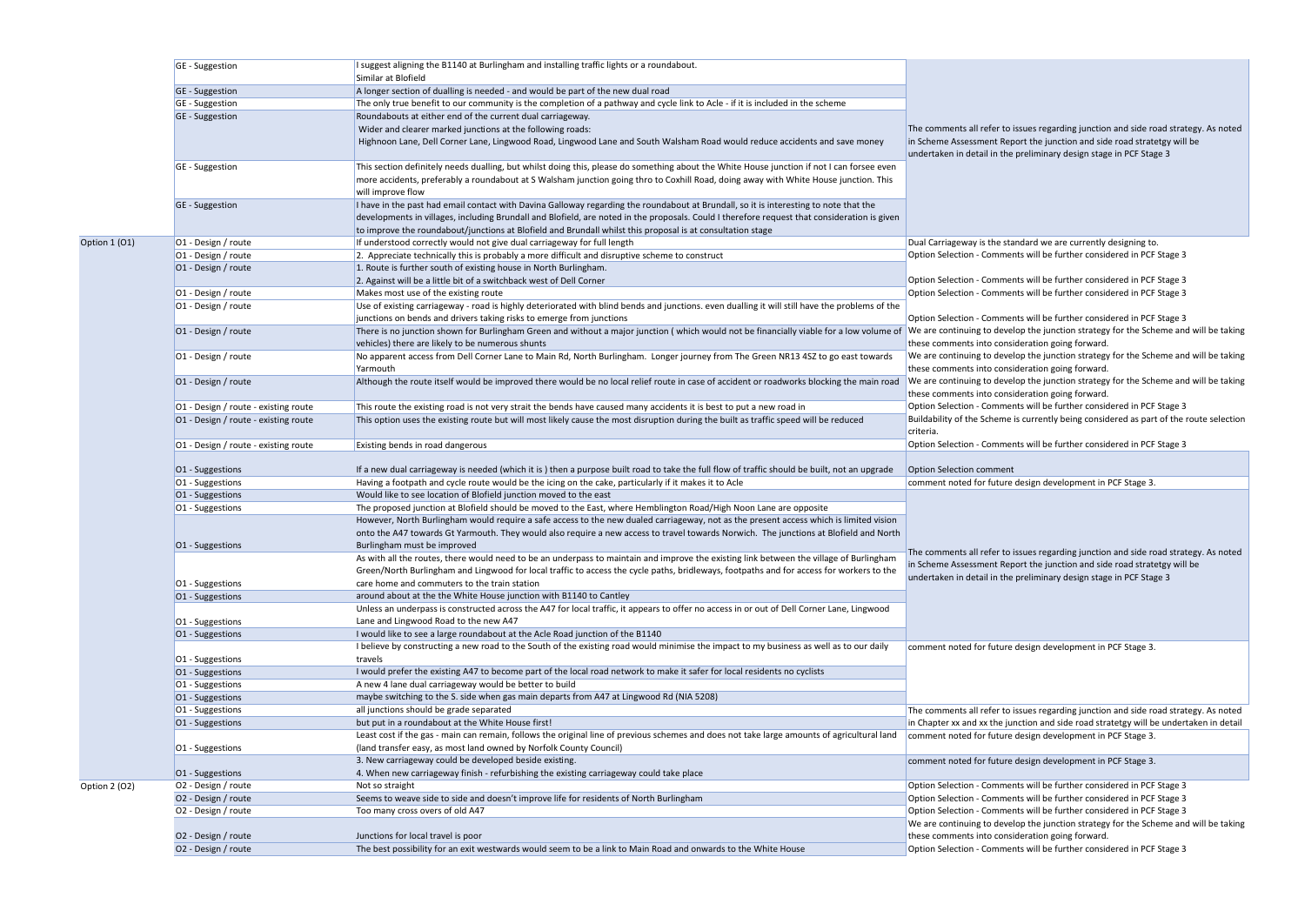|               | O2 - Design / route             | Keeps A47 on roughly its current location                                                                                                  | Option Selection - Comments will be further considered in PCF Stage 3   |
|---------------|---------------------------------|--------------------------------------------------------------------------------------------------------------------------------------------|-------------------------------------------------------------------------|
|               | O2 - Design / route             | Very complex mix of old and new roads left - will beome another impractical and ineffective road design like Thorpe                        | Option Selection - Comments will be further considered in PCF Stage 3   |
|               | O2 - Design / route             | This option is the worst as it brings the A47 further north                                                                                | Option Selection - Comments will be further considered in PCF Stage 3   |
|               |                                 |                                                                                                                                            | The comments all refer to issues regarding junction and side road stra  |
|               |                                 |                                                                                                                                            | in Chapter xx and xx the junction and side road stratetgy will be under |
|               | O2 - Suggestions                | A direct route also you can put a slip road into Dell Lane and out                                                                         | in the preliminary design stage in PCF Stage 3                          |
|               | O2 - Suggestions                | Lost opportunity to make service road completely available as a tourist route and safe for cyclists                                        | comment noted for future design development in PCF Stage 3.             |
|               | O2 - Suggestions                | The proposed junction should be moved to the East, where Hemblington Road/High Noon Lane are opposite                                      | The comments all refer to issues regarding junction and side road stra  |
|               | O2 - Suggestions                | Would like to see location of Blofield junction moved to the east                                                                          | in Scheme Assessment Report the junction and side road stratetgy wil    |
|               |                                 | Again if access were made possible from Dell Corner Lane to Main Road and Main Road to South Walsham Road, North Burlingham it             | undertaken in detail in the preliminary design stage in PCF Stage 3     |
|               | O2 - Suggestions                | would be better                                                                                                                            |                                                                         |
|               | O2 - Suggestions                | Keep orignal 2 lanes so only need to build 2 more would save money and resources which can be used elsewhere                               |                                                                         |
|               |                                 | Unless an underpass is constructed across the A47 for local traffic, it appears to offer no access in or out of Dell Corner Lane, Lingwood |                                                                         |
|               | O2 - Suggestions                | Lane and Lingwood Road to the new A47                                                                                                      |                                                                         |
|               |                                 | As with all of the routes, there would need to be an underpass to maintain and improve the existing link between the village of            |                                                                         |
|               |                                 | Burlingham Green/North Burlingham and Lingwood for local traffic to access the cycle paths, bridleways, footpaths and for access for       | comment noted for future design development in PCF Stage 3.             |
|               | O2 - Suggestions                | workers to the care home and commuters to the train station                                                                                |                                                                         |
|               | O2 - Suggestions                | around about at the the White House junction with B1140 to Cantley                                                                         |                                                                         |
|               |                                 | I believe by constructing a new road to the South of the existing road would minimise the impact to my business as well as to our daily    |                                                                         |
|               | O2 - Suggestions                | travels                                                                                                                                    |                                                                         |
|               | O2 - Suggestions                | I would prefer the existing A47 to become part of the local road network to make it safer for local residents no cyclists                  |                                                                         |
| Option 3 (O3) | O <sub>3</sub> - Design / route | The most simplest route                                                                                                                    | Option Selection - Comments will be further considered in PCF Stage 3   |
|               | O3 - Design / route             | Could be designed so that nobody is rendered homeless                                                                                      | Option Selection - Comments will be further considered in PCF Stage 3   |
|               |                                 | Although this route would go through some of our tenanted farmland. This route is further away from our house. Plus this route would       |                                                                         |
|               | 03 - Design / route             | mean the closurer of Lingwood Road for Lingwood traffic                                                                                    | Option Selection - Comments will be further considered in PCF Stage 3   |
|               | O3 - Design / route             | It goes too far south which is unecessary                                                                                                  | Option Selection - Comments will be further considered in PCF Stage 3   |
|               | O <sub>3</sub> - Design / route | It does not make sense why you would go so far away from the original road when you could run it side by side                              | Option Selection - Comments will be further considered in PCF Stage 3   |
|               | O3 - Design / route             | Moving the new section of the A47 makes more sense than all other options which seem to incorporate sections of the A47 as is              | Option Selection - Comments will be further considered in PCF Stage 3   |
|               |                                 | 1. Not a bad route just a bit longer than route 4                                                                                          | We have been investigating known underground and overground serv        |
|               | 03 - Design / route             | 2. Could avoid gas pipe                                                                                                                    | area, and will continue to do so going forward.                         |
|               |                                 | 1. Route destroys current agricultural land.                                                                                               |                                                                         |
|               | O3 - Design / route             | 2. Too far south of existing road although this does offer the opportunity of existing road being used for local traffic                   | Option Selection - Comments will be further considered in PCF Stage 3   |
|               | 03 - Design / route             | This route will bring the main road closer to homes and farms                                                                              | Option Selection - Comments will be further considered in PCF Stage 3   |
|               | O3 - Design / route             | As new footprint so construction, congestion and drivers seeking alternative routes through village hopefully better                       | Option Selection - Comments will be further considered in PCF Stage 3   |
|               | 03 - Design / route             | Sends road out into open country. I understand the Council owns this land, so it should not be a major issue                               | Option Selection - Comments will be further considered in PCF Stage 3   |
|               | O3 - Design / route             | Sends road out into open country. I understand the Council owns this land, so it should not be a major issue                               | Option Selection - Comments will be further considered in PCF Stage 3   |
|               |                                 | It seems illogical to have to purchase land and create a brand new road when a perfectly good route already exists. This route also seems  |                                                                         |
|               | 03 - Design / route             | a long way from the existing road to no real advantage and will affect local residents more                                                | Option Selection - Comments will be further considered in PCF Stage 3   |
|               | O3 - Design / route             | Take traffic furthest away from the largest number of properties                                                                           | Option Selection - Comments will be further considered in PCF Stage 3   |
|               |                                 | It seems as though option 3 would be slightly more invasive into the surrounding countryside and give a slightly longer route so I tend to |                                                                         |
|               | 03 - Design / route             | prefer option 4                                                                                                                            | Option Selection - Comments will be further considered in PCF Stage 3   |
|               | O3 - Design / route             | I don't see. Reason for the road to swing so far south of the existing A47                                                                 | Option Selection - Comments will be further considered in PCF Stage 3   |
|               | 03 - Design / route             | seems unnecessary to divert so far from existing route and must cause more disruption and cost in buying the land                          | Option Selection - Comments will be further considered in PCF Stage 3   |
|               | O3 - Design / route             | It divides communities in Lingwood road                                                                                                    | Option Selection - Comments will be further considered in PCF Stage 3   |
|               |                                 |                                                                                                                                            | The comments all refer to issues regarding junction and side road stra  |
|               |                                 |                                                                                                                                            | in Chapter xx and xx the junction and side road stratetgy will be under |
|               | O <sub>3</sub> - Suggestion     | Would like to see junction at Blofield moved east to position where Hemblington Road is opposite High Noon Lane                            | in the preliminary design stage in PCF Stage 3                          |
|               |                                 |                                                                                                                                            | The comments all refer to issues regarding junction and side road stra  |
|               |                                 |                                                                                                                                            | in Chapter xx and xx the junction and side road stratetgy will be under |
|               | O3 - Suggestion                 | Proposed junction should be moved to the East Hemblington Road/High Noon Road                                                              | in the preliminary design stage in PCF Stage 3                          |
|               |                                 |                                                                                                                                            | comment noted for future design development in PCF Stage 3.             |
|               |                                 | If access both east and west can be retained for residents of North Burlingham then this would seem to be the perfect option for us.       |                                                                         |
|               |                                 | An underpass would allow North Burlingham locals to safely access the BR station at Lingwood and other facilities. Horesriders would also  |                                                                         |
|               | O <sub>3</sub> - Suggestion     | benefit from this                                                                                                                          |                                                                         |
|               |                                 | It would be good to maintain or improve the link between the villages of Burlingham & Lingwood for local traffic of all kinds, pedestrian, | comment noted for future design development in PCF Stage 3.             |
|               | O3 - Suggestion                 | cyclists etc maybe in the form of an underpass at Lingwood road, under the new route                                                       |                                                                         |
|               |                                 |                                                                                                                                            |                                                                         |
|               |                                 | Similarly, there should be an underpass at the western end allowing west-bound traffic to merge with the A47 near the Yarmouth Road        |                                                                         |
|               |                                 | junction (Blomfield). This would pay a double dividend: at present, traffic emerging from Yarmouth Road and turning right (east) has a     |                                                                         |
|               |                                 | difficult and dangerous route across the existing dual carriageway via the central reservation. The new underpass would allow safe access  |                                                                         |
|               | O <sub>3</sub> - Suggestion     | to the old roadway eastbound, past Burlingham and onwards to the new junction at South Walsham Road/White House                            |                                                                         |
|               |                                 |                                                                                                                                            |                                                                         |

| rpe                        | Option Selection - Comments will be further considered in PCF Stage 3<br>Option Selection - Comments will be further considered in PCF Stage 3<br>Option Selection - Comments will be further considered in PCF Stage 3<br>The comments all refer to issues regarding junction and side road strategy. As noted<br>in Chapter xx and xx the junction and side road stratetgy will be undertaken in detail<br>in the preliminary design stage in PCF Stage 3 |
|----------------------------|-------------------------------------------------------------------------------------------------------------------------------------------------------------------------------------------------------------------------------------------------------------------------------------------------------------------------------------------------------------------------------------------------------------------------------------------------------------|
|                            | comment noted for future design development in PCF Stage 3.                                                                                                                                                                                                                                                                                                                                                                                                 |
|                            | The comments all refer to issues regarding junction and side road strategy. As noted                                                                                                                                                                                                                                                                                                                                                                        |
| North Burlingham it        | in Scheme Assessment Report the junction and side road stratetgy will be<br>undertaken in detail in the preliminary design stage in PCF Stage 3                                                                                                                                                                                                                                                                                                             |
| е                          |                                                                                                                                                                                                                                                                                                                                                                                                                                                             |
| Corner Lane, Lingwood      |                                                                                                                                                                                                                                                                                                                                                                                                                                                             |
| n the village of           |                                                                                                                                                                                                                                                                                                                                                                                                                                                             |
| ths and for access for     |                                                                                                                                                                                                                                                                                                                                                                                                                                                             |
|                            | comment noted for future design development in PCF Stage 3.                                                                                                                                                                                                                                                                                                                                                                                                 |
| as well as to our daily    |                                                                                                                                                                                                                                                                                                                                                                                                                                                             |
|                            |                                                                                                                                                                                                                                                                                                                                                                                                                                                             |
| yclists                    |                                                                                                                                                                                                                                                                                                                                                                                                                                                             |
|                            | Option Selection - Comments will be further considered in PCF Stage 3                                                                                                                                                                                                                                                                                                                                                                                       |
|                            | Option Selection - Comments will be further considered in PCF Stage 3                                                                                                                                                                                                                                                                                                                                                                                       |
| e. Plus this route would   |                                                                                                                                                                                                                                                                                                                                                                                                                                                             |
|                            | Option Selection - Comments will be further considered in PCF Stage 3                                                                                                                                                                                                                                                                                                                                                                                       |
|                            | Option Selection - Comments will be further considered in PCF Stage 3                                                                                                                                                                                                                                                                                                                                                                                       |
|                            | Option Selection - Comments will be further considered in PCF Stage 3                                                                                                                                                                                                                                                                                                                                                                                       |
| of the A47 as is           | Option Selection - Comments will be further considered in PCF Stage 3                                                                                                                                                                                                                                                                                                                                                                                       |
|                            | We have been investigating known underground and overground services in the                                                                                                                                                                                                                                                                                                                                                                                 |
|                            | area, and will continue to do so going forward.                                                                                                                                                                                                                                                                                                                                                                                                             |
|                            |                                                                                                                                                                                                                                                                                                                                                                                                                                                             |
|                            |                                                                                                                                                                                                                                                                                                                                                                                                                                                             |
| ffic                       | Option Selection - Comments will be further considered in PCF Stage 3                                                                                                                                                                                                                                                                                                                                                                                       |
|                            | Option Selection - Comments will be further considered in PCF Stage 3                                                                                                                                                                                                                                                                                                                                                                                       |
|                            |                                                                                                                                                                                                                                                                                                                                                                                                                                                             |
| tter                       | Option Selection - Comments will be further considered in PCF Stage 3                                                                                                                                                                                                                                                                                                                                                                                       |
|                            | Option Selection - Comments will be further considered in PCF Stage 3                                                                                                                                                                                                                                                                                                                                                                                       |
|                            | Option Selection - Comments will be further considered in PCF Stage 3                                                                                                                                                                                                                                                                                                                                                                                       |
| sts. This route also seems |                                                                                                                                                                                                                                                                                                                                                                                                                                                             |
|                            | Option Selection - Comments will be further considered in PCF Stage 3                                                                                                                                                                                                                                                                                                                                                                                       |
|                            | Option Selection - Comments will be further considered in PCF Stage 3                                                                                                                                                                                                                                                                                                                                                                                       |
| longer route so I tend to  |                                                                                                                                                                                                                                                                                                                                                                                                                                                             |
|                            | Option Selection - Comments will be further considered in PCF Stage 3                                                                                                                                                                                                                                                                                                                                                                                       |
|                            | Option Selection - Comments will be further considered in PCF Stage 3                                                                                                                                                                                                                                                                                                                                                                                       |
| nd                         | Option Selection - Comments will be further considered in PCF Stage 3                                                                                                                                                                                                                                                                                                                                                                                       |
|                            | Option Selection - Comments will be further considered in PCF Stage 3                                                                                                                                                                                                                                                                                                                                                                                       |
|                            | The comments all refer to issues regarding junction and side road strategy. As noted                                                                                                                                                                                                                                                                                                                                                                        |
|                            | in Chapter xx and xx the junction and side road stratetgy will be undertaken in detail                                                                                                                                                                                                                                                                                                                                                                      |
| ne                         | in the preliminary design stage in PCF Stage 3                                                                                                                                                                                                                                                                                                                                                                                                              |
|                            | The comments all refer to issues regarding junction and side road strategy. As noted                                                                                                                                                                                                                                                                                                                                                                        |
|                            | in Chapter xx and xx the junction and side road stratetgy will be undertaken in detail                                                                                                                                                                                                                                                                                                                                                                      |
|                            | in the preliminary design stage in PCF Stage 3                                                                                                                                                                                                                                                                                                                                                                                                              |
|                            | comment noted for future design development in PCF Stage 3.                                                                                                                                                                                                                                                                                                                                                                                                 |
| erfect option for us.      |                                                                                                                                                                                                                                                                                                                                                                                                                                                             |
| es. Horesriders would also |                                                                                                                                                                                                                                                                                                                                                                                                                                                             |
|                            |                                                                                                                                                                                                                                                                                                                                                                                                                                                             |
| of all kinds, pedestrian,  | comment noted for future design development in PCF Stage 3.                                                                                                                                                                                                                                                                                                                                                                                                 |
|                            |                                                                                                                                                                                                                                                                                                                                                                                                                                                             |
|                            |                                                                                                                                                                                                                                                                                                                                                                                                                                                             |
| ear the Yarmouth Road      |                                                                                                                                                                                                                                                                                                                                                                                                                                                             |
| ning right (east) has a    |                                                                                                                                                                                                                                                                                                                                                                                                                                                             |
| s would allow safe access  |                                                                                                                                                                                                                                                                                                                                                                                                                                                             |
| e House                    |                                                                                                                                                                                                                                                                                                                                                                                                                                                             |
|                            |                                                                                                                                                                                                                                                                                                                                                                                                                                                             |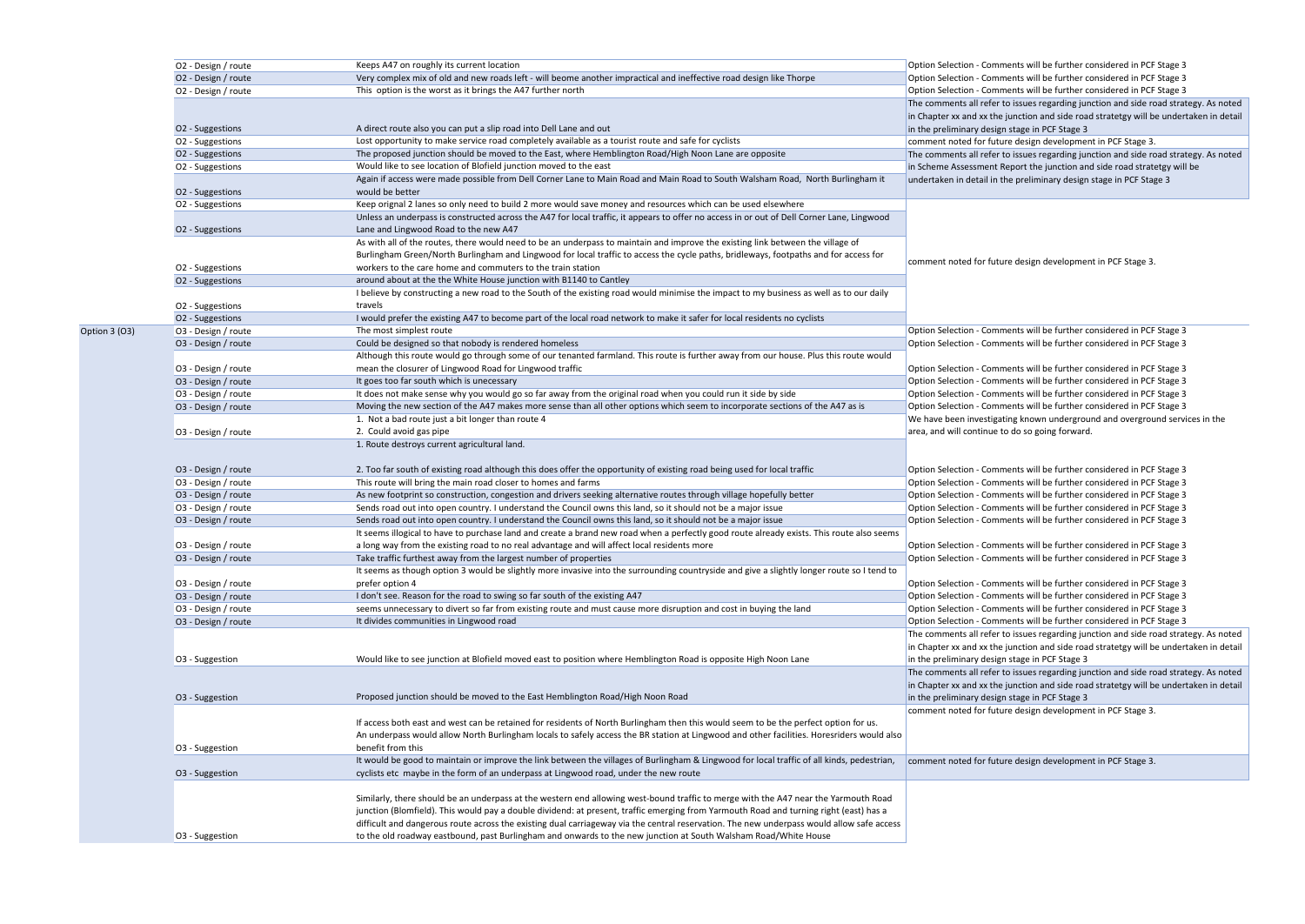|               |                              | It would be good to include an underpass to maintain & improve the existing link between the villages of Burlingham & Lingwood for local<br>traffic of all kinds, pedestrian, cyclists etc at Lingwood road, under the new route. This would also allow the opening up of the area safely<br>for walkers, cyclists & equestrian traffic between Lingwood & Burlingham and also to access the railway station at Lingwood for onwards                                    | The comments all refer to issues regarding junction and side road stra<br>in Scheme Assessment Report the junction and side road stratetgy wil    |
|---------------|------------------------------|-------------------------------------------------------------------------------------------------------------------------------------------------------------------------------------------------------------------------------------------------------------------------------------------------------------------------------------------------------------------------------------------------------------------------------------------------------------------------|---------------------------------------------------------------------------------------------------------------------------------------------------|
|               | O3 - Suggestion              | travel<br>As with all of the routes, there would need to be an underpass to maintain and improve the existing link between the village of                                                                                                                                                                                                                                                                                                                               | undertaken in detail in the preliminary design stage in PCF Stage 3                                                                               |
|               | O <sub>3</sub> - Suggestion  | Burlingham Green/North Burlingham and Lingwood for local traffic to access the cycle paths, bridleways, footpaths and for access for<br>workers to the care home and commuters to the train station                                                                                                                                                                                                                                                                     |                                                                                                                                                   |
|               | O3 - Suggestion              | A lot will depend on the junctions, Ideally we would like to have access out at both ends, even if only on to a local road at the Blofield end -<br>this may require the re-opening of High Noon Lane at the A47 end. This would save having to travel in the wrong direction to go to<br>Norwich as we travel towards Norwich far more frequently than towards Yarmouth. Ideally, it will be possible to join the old A47 when<br>approaching from a Norwich direction |                                                                                                                                                   |
|               | O3 - Suggestion              | Please no cars from Lingwood/NR13 4ST                                                                                                                                                                                                                                                                                                                                                                                                                                   |                                                                                                                                                   |
|               | O3 - Suggestion              | 2. Could avoid gas pipe                                                                                                                                                                                                                                                                                                                                                                                                                                                 |                                                                                                                                                   |
|               | O3 - Suggestion              | Feel the road would be better alongside the existing road                                                                                                                                                                                                                                                                                                                                                                                                               |                                                                                                                                                   |
|               | O3 - Suggestion              | Wasteful in cost when a perfectly good road can be included in the plans                                                                                                                                                                                                                                                                                                                                                                                                |                                                                                                                                                   |
|               | O3 - Suggestion              | Hopefully a light - weight Bridge could be provided for local traffic, cyclists, pedestrians and horses<br>The old road looks to be used and those living on either side will presumably be avoided with an alternative safe way to enter and exit the                                                                                                                                                                                                                  | comment noted for future design development in PCF Stage 3.                                                                                       |
|               | O3 - Suggestion              | A47                                                                                                                                                                                                                                                                                                                                                                                                                                                                     |                                                                                                                                                   |
|               | O <sub>3</sub> - Suggestion  | Could be designed so that nobody is rendered homeless                                                                                                                                                                                                                                                                                                                                                                                                                   |                                                                                                                                                   |
|               |                              |                                                                                                                                                                                                                                                                                                                                                                                                                                                                         | The comments all refer to issues regarding junction and side road stra<br>in Chapter xx and xx the junction and side road stratetgy will be under |
|               | O3 - Suggestion              | Only in favour if junction with Lingwood Road good or underpass                                                                                                                                                                                                                                                                                                                                                                                                         | in the preliminary design stage in PCF Stage 3                                                                                                    |
|               | O3 - Suggestion              | Also with all this work going on maybe we could have gas put on for the village                                                                                                                                                                                                                                                                                                                                                                                         | comment noted for future design development in PCF Stage 3.                                                                                       |
|               |                              | also it would still leave a service road and maybe we could have a bus route put in.                                                                                                                                                                                                                                                                                                                                                                                    | comment noted for future design development in PCF Stage 3.                                                                                       |
|               | O3 - Suggestions             | Also with all this work going on maybe we could have gas put on for the village                                                                                                                                                                                                                                                                                                                                                                                         |                                                                                                                                                   |
|               |                              | In addition, it is recognised that access to Lingwood village is currently via a road network of varying width. Option 3 could offer an<br>opportunity to enhance road access using an improved Lingwood Road (and a suitable junction arrangement) to help access to the village                                                                                                                                                                                       | The comments all refer to issues regarding junction and side road stra<br>in Chapter xx and xx the junction and side road stratetgy will be under |
|               | O <sub>3</sub> - Suggestions | (which has been the subject of recent housing growth) and where future housing growth may be appropriate to accommodate                                                                                                                                                                                                                                                                                                                                                 | in the preliminary design stage in PCF Stage 3                                                                                                    |
| Option 4 (O4) | O4 - Design / route          | The curves in the road are less favourable then the general sweep effect of option 3                                                                                                                                                                                                                                                                                                                                                                                    | Option Selection - Comments will be further considered in PCF Stage 3                                                                             |
|               |                              | It creates a completely new route which allows the existing road to become part of the local road network for farm, pedestrian,                                                                                                                                                                                                                                                                                                                                         |                                                                                                                                                   |
|               | O4 - Design / route          | equestrian, cyclists and other traffic to use to go between Blofield & North Burlingham<br>However, the unhappy proximity of the roads will be poorer visually than the more remote option 3 route, unless there's very careful,                                                                                                                                                                                                                                        | Option Selection - Comments will be further considered in PCF Stage 3                                                                             |
|               | O4 - Design / route          | dense, screen planting between the two                                                                                                                                                                                                                                                                                                                                                                                                                                  | Option Selection - Comments will be further considered in PCF Stage 3                                                                             |
|               | O4 - Design / route          | It creates a completely new route which allows the existing road to become part of the local road network for farm, pedestrian,<br>equestrian, cyclists traffic to use to go between Blofield & North Burlingham                                                                                                                                                                                                                                                        | Option Selection - Comments will be further considered in PCF Stage 3                                                                             |
|               |                              | I think this route would be great but per earlier comments you need to ensure decent junctions, ideally round abouts, are put in to ensure<br>it is safe for people joining the road otherwise you can expect even more fatalities due to the increased speed motorists will drive at due                                                                                                                                                                               | We are continuing to develop the junction strategy for the Scheme an                                                                              |
|               | O4 - Design / route          | to it all being dual carriageway.ad                                                                                                                                                                                                                                                                                                                                                                                                                                     | these comments into consideration going forward.                                                                                                  |
|               | O4 - Design / route          | This route is straighter and is not so wasteful with regards to land use                                                                                                                                                                                                                                                                                                                                                                                                | Option Selection - Comments will be further considered in PCF Stage 3                                                                             |
|               | O4 - Design / route          | but the route is better as a big further south                                                                                                                                                                                                                                                                                                                                                                                                                          | Option Selection - Comments will be further considered in PCF Stage 3                                                                             |
|               | O4 - Design / route          | looks like a simpler route with straighter road                                                                                                                                                                                                                                                                                                                                                                                                                         | Option Selection - Comments will be further considered in PCF Stage 3                                                                             |
|               | O4 - Design / route          | We believe (though Noone has been kind enough to confirm when requested) that the plan shows this option to pass Lingwood road<br>junction very close to the existing highway; which I presume is not possible due to the location of the gas main                                                                                                                                                                                                                      | We have been investigating known underground and overground serv<br>area, and will continue to do so going forward.                               |
|               |                              | We believe (though Noone has been kind enough to confirm when requested) that the plan shows this option to pass Lingwood road                                                                                                                                                                                                                                                                                                                                          | We have been investigating known underground and overground serv                                                                                  |
|               | O4 - Design / route          | junction very close to the existing highway; which I presume is not possible due to the location of the gas main                                                                                                                                                                                                                                                                                                                                                        | area, and will continue to do so going forward.                                                                                                   |
|               | O4 - Design / route          | This option gives the best location for the new carriageway of all the four options                                                                                                                                                                                                                                                                                                                                                                                     | Option Selection - Comments will be further considered in PCF Stage 3                                                                             |
|               | O4 - Design / route          | other than the fact that it may necessitate an elevated section over Lingwood road                                                                                                                                                                                                                                                                                                                                                                                      | Option Selection - Comments will be further considered in PCF Stage 3                                                                             |
|               | O4 - Design / route          | why not at least use the present road for one side of the dual carriageway                                                                                                                                                                                                                                                                                                                                                                                              | Option Selection - Comments will be further considered in PCF Stage 3                                                                             |
|               | O4 - Design / route          | when the existing road could be more widely used                                                                                                                                                                                                                                                                                                                                                                                                                        | Option Selection - Comments will be further considered in PCF Stage 3                                                                             |
|               | O4 - Design / route          | it's virtually the same as the existing for most of it and again would be taking land on Blofield village side close to the allotments which we<br>have worked hard to set up (3 years before we got the land) and 5 years establishing                                                                                                                                                                                                                                 | Option Selection - Comments will be further considered in PCF Stage 3                                                                             |
|               |                              | Once again this route comes with it problems but could work but is at Burlingham hamlet would have to travel to Lingwood to gain access                                                                                                                                                                                                                                                                                                                                 | We are continuing to develop the junction strategy for the Scheme an                                                                              |
|               | O4 - Design / route          | to A47 as the alternative but this proves no problem as we already do so                                                                                                                                                                                                                                                                                                                                                                                                | these comments into consideration going forward.                                                                                                  |
|               | O4 - Design / route          | Most straightforward route<br>I have no information on the exact position of the gas main at the W end but I presume this would have to be rerouted with the                                                                                                                                                                                                                                                                                                            | Option Selection - Comments will be further considered in PCF Stage 3                                                                             |
|               |                              | carriageway placed S of the existing road                                                                                                                                                                                                                                                                                                                                                                                                                               | We have been investigating known underground and overground serv                                                                                  |
|               | O4 - Design / route          | * S of the new dual carriageway. Expensive                                                                                                                                                                                                                                                                                                                                                                                                                              | area, and will continue to do so going forward.                                                                                                   |
|               |                              | The biggest problem on any of the proposed routes is to make sure a roundabout for the junction B1140/A47/Acle Road. This junction has                                                                                                                                                                                                                                                                                                                                  |                                                                                                                                                   |
|               |                              | had so many accidents and during the sugar beet season, lorries use and cross this junction usually from September to April, in all                                                                                                                                                                                                                                                                                                                                     | The comments all refer to issues regarding junction and side road stra                                                                            |
|               | O4 - Suggestion              | directions. This could mean moving the B1140 junction nearer to the junction on the A47 going to the Acle Road 1140                                                                                                                                                                                                                                                                                                                                                     | in Scheme Assessment Report the junction and side road stratetgy wil                                                                              |
|               | O4 - Suggestion              | A footbridge would be possible to link Lingwood side with the Burlinghams                                                                                                                                                                                                                                                                                                                                                                                               | undertaken in detail in the preliminary design stage in PCF Stage 3                                                                               |
|               | O4 - Suggestion              | as long as there is a link north from Lingwood - I presume a bridge                                                                                                                                                                                                                                                                                                                                                                                                     | comment noted for future design development in PCF Stage 3.                                                                                       |
|               |                              |                                                                                                                                                                                                                                                                                                                                                                                                                                                                         |                                                                                                                                                   |

| ham & Lingwood for local<br>ning up of the area safely<br>at Lingwood for onwards<br>n the village of<br>ths and for access for<br>al road at the Blofield end $\cdot$<br>g direction to go to<br>join the old A47 when | The comments all refer to issues regarding junction and side road strategy. As noted<br>in Scheme Assessment Report the junction and side road stratetgy will be<br>undertaken in detail in the preliminary design stage in PCF Stage 3                                                         |
|-------------------------------------------------------------------------------------------------------------------------------------------------------------------------------------------------------------------------|-------------------------------------------------------------------------------------------------------------------------------------------------------------------------------------------------------------------------------------------------------------------------------------------------|
| way to enter and exit the                                                                                                                                                                                               | comment noted for future design development in PCF Stage 3.                                                                                                                                                                                                                                     |
|                                                                                                                                                                                                                         | The comments all refer to issues regarding junction and side road strategy. As noted<br>in Chapter xx and xx the junction and side road stratetgy will be undertaken in detail<br>in the preliminary design stage in PCF Stage 3<br>comment noted for future design development in PCF Stage 3. |
|                                                                                                                                                                                                                         | comment noted for future design development in PCF Stage 3.                                                                                                                                                                                                                                     |
| on 3 could offer an<br>help access to the village<br>accommodate                                                                                                                                                        | The comments all refer to issues regarding junction and side road strategy. As noted<br>in Chapter xx and xx the junction and side road stratetgy will be undertaken in detail<br>in the preliminary design stage in PCF Stage 3                                                                |
| rm, pedestrian,                                                                                                                                                                                                         | Option Selection - Comments will be further considered in PCF Stage 3<br>Option Selection - Comments will be further considered in PCF Stage 3                                                                                                                                                  |
| ss there's very careful,                                                                                                                                                                                                | Option Selection - Comments will be further considered in PCF Stage 3                                                                                                                                                                                                                           |
| rm, pedestrian,                                                                                                                                                                                                         | Option Selection - Comments will be further considered in PCF Stage 3                                                                                                                                                                                                                           |
| bouts, are put in to ensure<br>notorists will drive at due                                                                                                                                                              | We are continuing to develop the junction strategy for the Scheme and will be taking<br>these comments into consideration going forward.                                                                                                                                                        |
|                                                                                                                                                                                                                         | Option Selection - Comments will be further considered in PCF Stage 3<br>Option Selection - Comments will be further considered in PCF Stage 3                                                                                                                                                  |
|                                                                                                                                                                                                                         | Option Selection - Comments will be further considered in PCF Stage 3                                                                                                                                                                                                                           |
| p pass Lingwood road                                                                                                                                                                                                    | We have been investigating known underground and overground services in the<br>area, and will continue to do so going forward.                                                                                                                                                                  |
| p pass Lingwood road                                                                                                                                                                                                    | We have been investigating known underground and overground services in the<br>area, and will continue to do so going forward.                                                                                                                                                                  |
|                                                                                                                                                                                                                         | Option Selection - Comments will be further considered in PCF Stage 3                                                                                                                                                                                                                           |
|                                                                                                                                                                                                                         | Option Selection - Comments will be further considered in PCF Stage 3                                                                                                                                                                                                                           |
|                                                                                                                                                                                                                         | Option Selection - Comments will be further considered in PCF Stage 3                                                                                                                                                                                                                           |
| o the allotments which we                                                                                                                                                                                               | Option Selection - Comments will be further considered in PCF Stage 3                                                                                                                                                                                                                           |
|                                                                                                                                                                                                                         | Option Selection - Comments will be further considered in PCF Stage 3                                                                                                                                                                                                                           |
| o Lingwood to gain access                                                                                                                                                                                               | We are continuing to develop the junction strategy for the Scheme and will be taking                                                                                                                                                                                                            |
|                                                                                                                                                                                                                         | these comments into consideration going forward.                                                                                                                                                                                                                                                |
|                                                                                                                                                                                                                         | Option Selection - Comments will be further considered in PCF Stage 3                                                                                                                                                                                                                           |
| routed with the                                                                                                                                                                                                         | We have been investigating known underground and overground services in the                                                                                                                                                                                                                     |
|                                                                                                                                                                                                                         | area, and will continue to do so going forward.                                                                                                                                                                                                                                                 |
| cle Road. This junction has                                                                                                                                                                                             | The comments all refer to issues regarding junction and side road strategy. As noted                                                                                                                                                                                                            |
| ber to April, in all<br>1140                                                                                                                                                                                            | in Scheme Assessment Report the junction and side road stratetgy will be<br>undertaken in detail in the preliminary design stage in PCF Stage 3                                                                                                                                                 |
|                                                                                                                                                                                                                         | comment noted for future design development in PCF Stage 3.                                                                                                                                                                                                                                     |
|                                                                                                                                                                                                                         |                                                                                                                                                                                                                                                                                                 |